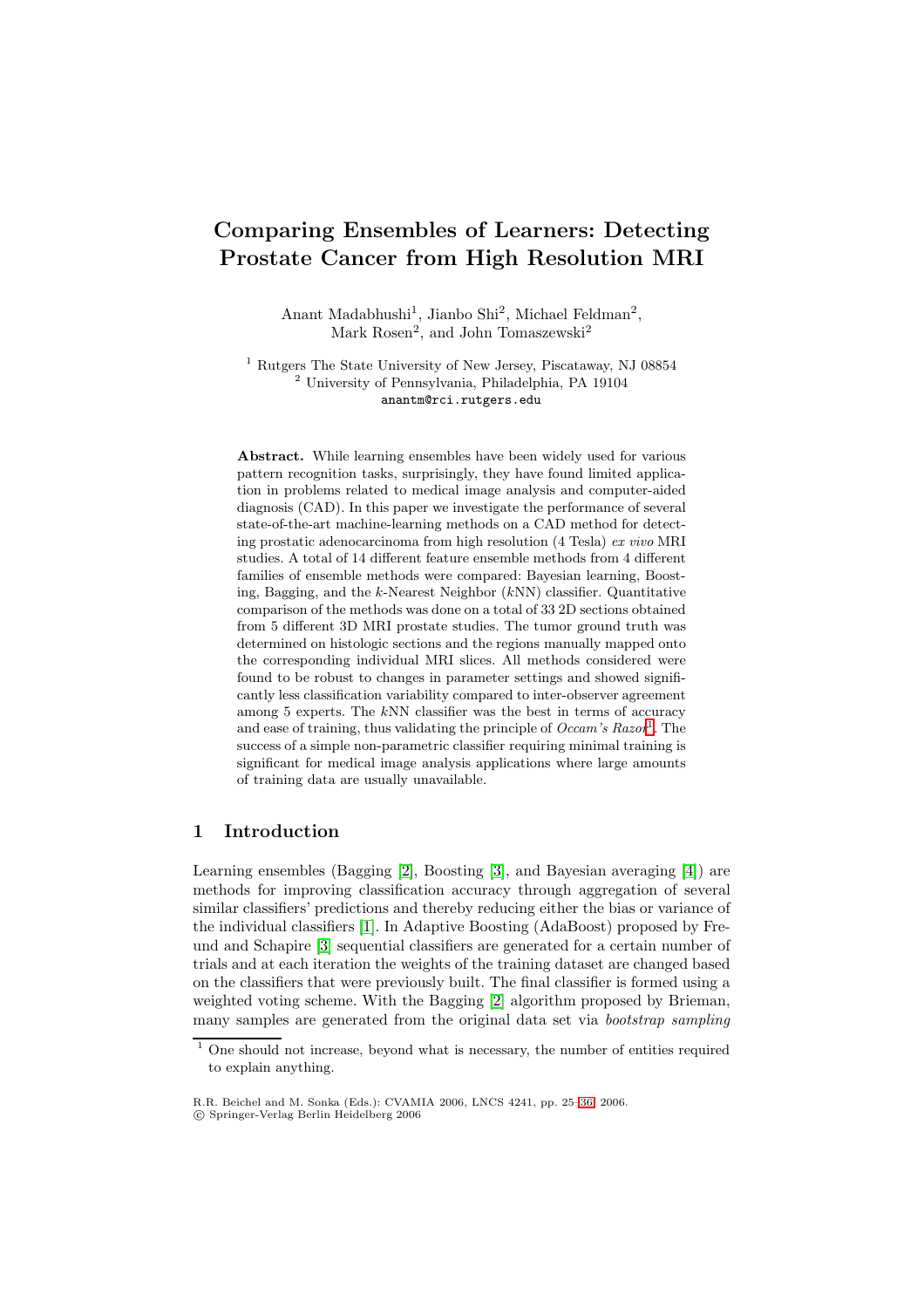and then a component learner is trained from each of these samples. The predictions from each of these learners is then combined via majority voting. Another popular method of generating ensembles is by combining simple Bayesian classifiers [5]. The class conditional probabilities for different attributes or features can be combined using various different rules (e.g., median, max, min, majority vote, average, product, and weighted average). The drawback of Boosting, Bagging, and Bayesian learners, however, is that they require training using labele[d c](#page-11-4)lass instances. This is an issue in most medical image analysis applications where training data is usually limited. Consequently there still remains considerable interest in simple fusion methods such as the k-Nearest Neighbor (kNN) classifier for performing general, non-parametric classification [5] which have the advantages of (1) being fast, (2) having the ability to learn from a small set of examples, and (3) can give competitive performance compared to more sophisticated methods requiring training.

While several researchers have compared machine learning method[s](#page-11-4) on real world and synthetic data sets [1,7,8,9,10], these comparison studies have usually not involved medical imaging data [11]. Warfield *et al.* proposed STAPLE [6] to determine a better ground truth estimate for evaluating segmentation algorithms by combining weighted estimates of multiple expert (human or machine learners) segmentations. Othe[r r](#page-11-3)[e](#page-11-5)[se](#page-11-6)[ar](#page-11-7)[che](#page-11-8)rs have attempted to combine multiple classifiers with a view to improving [cla](#page-11-9)ssification accuracy. Attempts to co[m](#page-11-10)pare learning ensembles have often lead to contradictory results, partly due to the fact that the data sets used in these comparisons tend to be application specific. For instance Wei et al. [11] found that Support Vector Machines (SVMs) outperformed Boosting in distinguishing between malignant and benign microcalcifications on digitized mammograms. Martin  $et \ al.$  [10], however, found that Boosting significantly outperformed SVMs in detecting edges in natural images. Similarly, while Quinlan [1] f[oun](#page-11-9)d that Boosting outperformed Bagging, Bauer and Kohavi [8] found that in several instances the converse was true.

In [4] we presented a computer-aided diagnosis (CA[D\) m](#page-11-8)ethod for identifying lesions on high-resolution (4 Tesla  $(T)$ ) ex vivo MRI studies of the prostate. Our methodology comprised o[f \(](#page-11-3)i) extracting several different 3D texture features at multiple sca[les](#page-11-6) and orientations, (ii) estimating posterior conditional Bayesian prob[abi](#page-11-2)lities of malignancy at every spatial location in the image, and (iii) combining the individual posterior conditional probabilities using a weighted linear combination scheme. In this paper we investigate the performance of 14 different ensembles from 4 families of machine learning methods, Bagging, Boosting, Bayesian learning, and kNN classifiers for this important CAD application. The motivations for this work were (1) to improve the performance of our CAD algorithm, (2) to investigate whether trends and behaviors of different classifiers reported in the literature [1,7,8] hold for medical imaging data sets, and (3) to analyze the weaknesses and strengths of known classifiers to this CAD problem, not only in terms of their accuracy but also in terms of training and testing speed, feature selection methods, and sensitivity to system parameters. These issues are important for (i) [g](#page-11-3)[et](#page-11-5)[ti](#page-11-6)ng an understanding of the classification process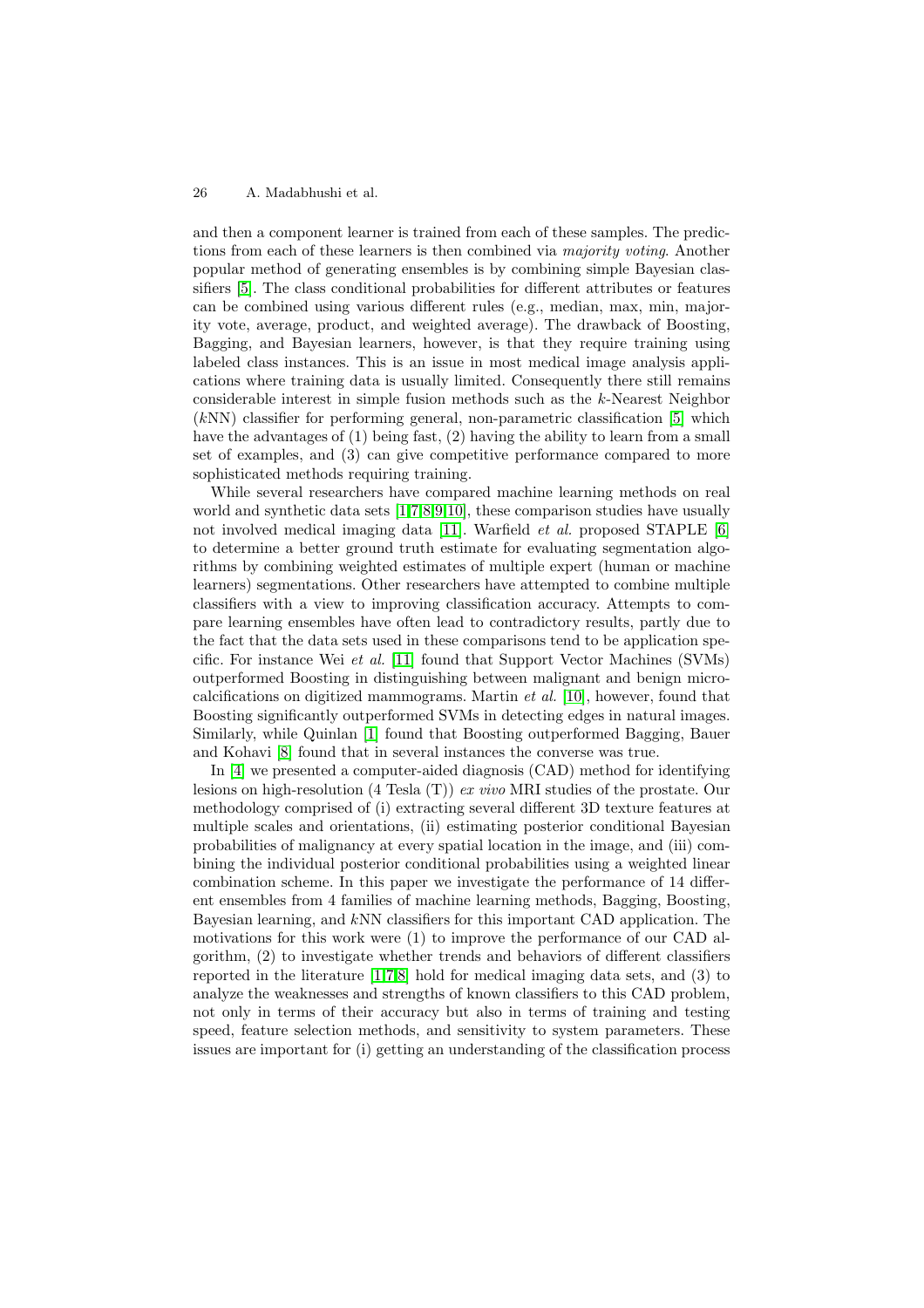and (ii) because the trends observed for this CAD application may be applicable to other CAD applications as well.

This paper is organized as follows. Section 2 briefly describes the different classification methods investigated in this paper. In Section 3 we describe the experimental setup, while in Section 4 we present and discuss our main results. Concluding remarks and future directions are presented in Section 5.

# **2 Description of Feature [En](#page-7-0)semble Method[s](#page-5-0)**

#### **2.1 Notation**

<span id="page-2-2"></span>Let  $D=\{(\mathbf{x}_i,\omega_i) \mid \omega_i \in \{\omega_T, \omega_{NT}\}, i \in \{1, ..., N\}\}\$ be a set of objects (in our case image voxels) **x** that need to be classified into either the tumor class  $\omega_T$  or the non-tumor class  $\omega_{NT}$ . Each object is also associated with a set of K features  $f_i$ , for  $j \in \{1, ..., K\}$ . Using Bayes rule [5] a set of posterior conditional probabilities  $P(\omega_T | \mathbf{x}, f_i)$ , for  $j \in \{1, ..., K\}$ , that object **x** belongs to class  $\omega_T$  are generated. A feature ensemble  $f(x)$  assigns to x a combined posterior probability of belonging to  $\omega_T$ , by combining either (i) the individual features  $f_1, f_2, ..., f_K$ , or (ii) the associated posterior c[on](#page-11-4)ditional probabilities  $P(\omega_T | \mathbf{x}, f_1), P(\omega_T | \mathbf{x}, f_2), \ldots$  $P(\omega_T | \mathbf{x}, f_K)$  associated with **x**, or (iii) other feature ensembles.

## **2.2 Bayesian Learners**

Employing Bayes rule [5], the posterior conditional probability  $P(\omega_T | \mathbf{x}, f)$  that an object **x** belongs to class  $\omega_T$  given the associated feature f is given as

$$
P(\omega_T|\mathbf{x}, f) = \frac{P(\omega_T)p(\mathbf{x}, f|\omega_T)}{P(\omega_T)p(\mathbf{x}, f|\omega_T) + P(\omega_{NT})p(\mathbf{x}, f|\omega_{NT})},
$$
(1)

<span id="page-2-1"></span>where  $p(\mathbf{x}, f | \omega_T)$  $p(\mathbf{x}, f | \omega_T)$  $p(\mathbf{x}, f | \omega_T)$ ,  $p(\mathbf{x}, f | \omega_{NT})$  are the *a-priori* conditional densities (obtained via training) associated with feature f for the two classes  $\omega_T$ ,  $\omega_{NT}$  and  $P(\omega_T)$ ,  $P(\omega_{NT})$  are the prior probabilities of observing the two classes. Owing to a limited number of training instances and due to the *minority class problem*<sup>2</sup> we assume  $P(\omega_T)=P(\omega_{NT})$ . Further since the denominator in Equation 1 is only a normalizing factor, the posterior conditional probabilities  $P(\omega_T | \mathbf{x}, f_1)$ ,  $P(\omega_T | \mathbf{x}, f_2), \dots, P(\omega_T | \mathbf{x}, f_K)$  can be directly estimated from the corresponding prior conditional densities  $p(\mathbf{x}, f_1 | \omega_T)$ ,  $p(\mathbf{x}, f_2 | \omega_T)$ ,...,  $p(\mathbf{x}, f_K | \omega_T)$ . The indivi[d](#page-2-0)ual posterior conditional probabilities  $P(\omega_T | \mathbf{x}, f_j)$  $P(\omega_T | \mathbf{x}, f_j)$  $P(\omega_T | \mathbf{x}, f_j)$ , for  $j \in \{1, 2, ..., K\}$ , can then be combined as an ensemble  $(f(\mathbf{x})=P(\omega_T | \mathbf{x}, f_1, f_2, ..., f_K))$  using the rules described below.

A. Sum Rule or General Ensemble Method (GEM): The ensemble  $\mathbf{f}^{GEM}(\mathbf{x})$  is a weighted linear combination of the individual posterior conditional probabilities

$$
\mathbf{f}^{GEM}(\mathbf{x}) = \sum_{j=1}^{K} \lambda_j P(\omega_T | \mathbf{x}, f_j), \qquad (2)
$$

<span id="page-2-0"></span><sup>&</sup>lt;sup>2</sup> An issue where the instances belonging to the target class are a minority in the data set considered.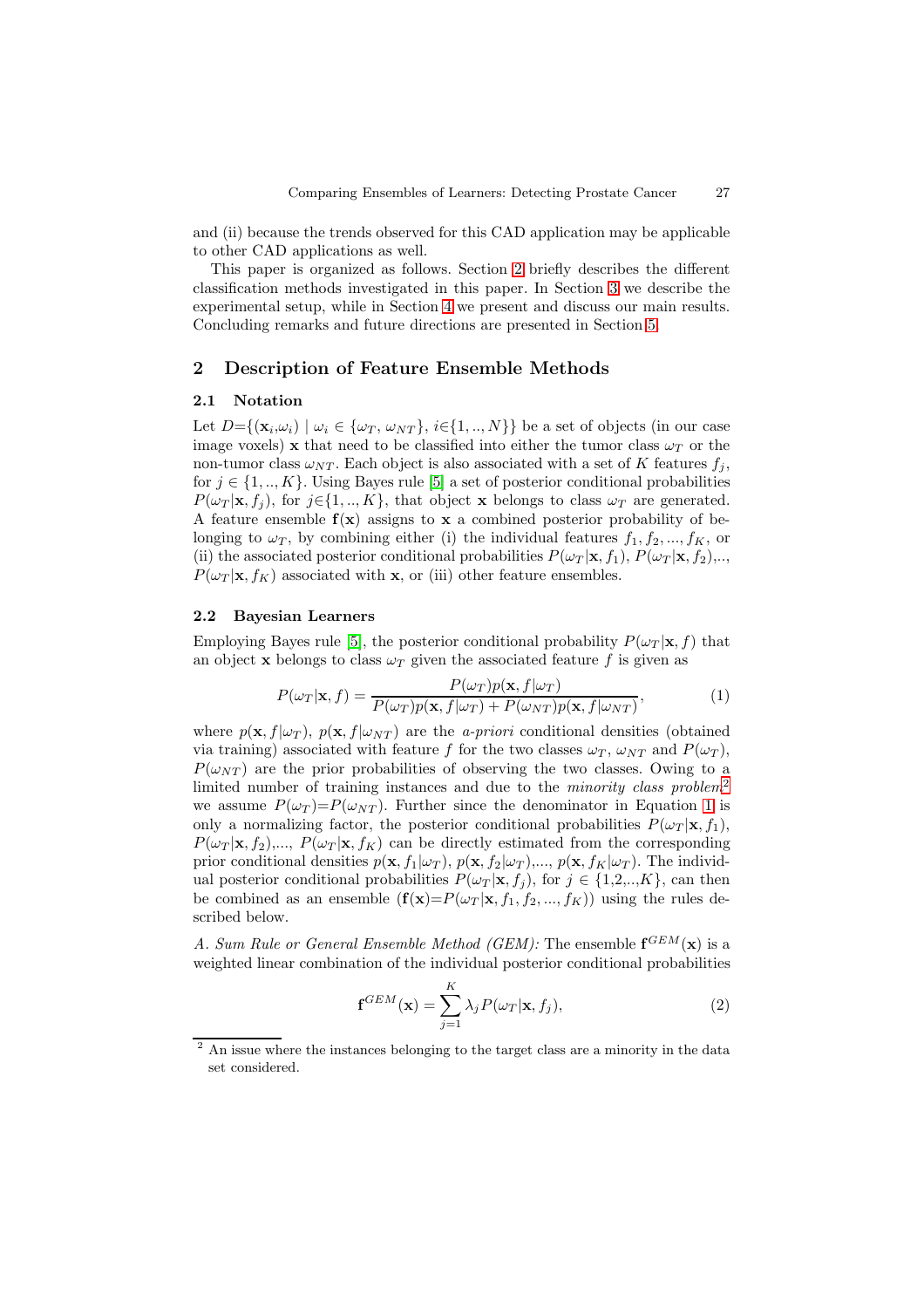where  $\lambda_j$ , for  $j \in \{1, 2, ..., K\}$ , corresponds to the individual feature weights. In [4] we estimated  $\lambda_j$  by optimizing a cost function so as to maximize the true positive area and minimize the false positive area detected as cancer by the base classifiers  $f_i$ . Bayesian Averaging  $(f^{AVG})$  is a special case of GEM, in which all the feature weights  $(\lambda_i)$  are equal.

B. Product rule or Naive Bayes: This assumes independence of the base classifiers and hence sometimes called Naive Bayes on account of the unrealistic assumption. For independent classifiers  $P(\omega_T | \mathbf{x}, f_i)$ , for  $1 \leq j \leq K$ , the probability of the joint decision rule is given as

$$
\mathbf{f}^{PROD}(\mathbf{x}) = \prod_{j=1}^{K} P(\omega_T | \mathbf{x}, f_j).
$$
 (3)

C. Majority Voting: If for a majority of the base classifiers,  $P(\omega_T | \mathbf{x}, f_i) > \theta$ , where  $\theta$  is a pre-determined threshold, **x** is assigned to class  $\omega_T$ .

D. Median, Min, Max: According to these rules the combined likelihood that **x** belongs to  $\omega_T$  are given by the median  $(\mathbf{f}^{MEDIAN}(\mathbf{x}))$ , maximum  $(\mathbf{f}^{MAX}(\mathbf{x}))$ , and minimum  $(\mathbf{f}^{MIN}(\mathbf{x}))$  of the posterior conditional probabilities  $P(\omega_T | \mathbf{x}, f_j)$ , for  $1\leq j \leq K$ .

## **2.3** *k***-Nearest Neighbor**

For a set of training samples  $S = \{(\mathbf{x}_{\alpha}, \omega_{\alpha}) \mid \omega_{\alpha} \in {\{\omega_T, \omega_{NT}\}}\}, \alpha \in \{1, ..., A\}\}\$ the k-Nearest Neighbor (kNN) [5] decision rule requires selection from the set S of k samples which are nearest to **x** in either the feature space or the combined posterior conditional probability space. The final decision for the class label of **x** is to choose among the class label that appears most frequently among the k nearest neighbors of **x**. Inst[ea](#page-11-4)d of making a hard (in our case binary) decision with respect to **x**, as in the traditional kNN approach [5], we instead assign a soft likelihood that **x** belongs to class  $\omega_T$ . Hence we define the classifier as

$$
\mathbf{f}^{NN}(\mathbf{x}) = \frac{1}{k} \sum_{\gamma=1}^{k} e^{\frac{-||\Phi(\mathbf{x}) - \Phi(\mathbf{x}_{\gamma})||}{\sigma}}, \tag{4}
$$

where  $\Phi(\mathbf{x})$  could be the feature vector  $[f_1(\mathbf{x}), f_2(\mathbf{x}), ..., f_K(\mathbf{x})]$  or posterior conditional probability vector  $[P(\omega_T | \mathbf{x}, f_1), P(\omega_T | \mathbf{x}, f_2), ..., P(\omega_T | \mathbf{x}, f_K)]$  associated with **x**, || $\cdot$ || is the  $L_2$  norm or Euclidean distance, and  $\sigma$  is a scale parameter that ensures that  $0 \leq f^{NN}(\mathbf{x}) \leq 1$ .

# **2.4 Bagging**

The Bagging algorithm (**B**ootstrap **agg**regation) [2] votes classifiers generated by different bootstrap samples (replicates). For each trial  $t \in \{1,2,..,T\}$ , a training set  $S^t \subset D$  of size A is sampled with replacement. For each bootstrap training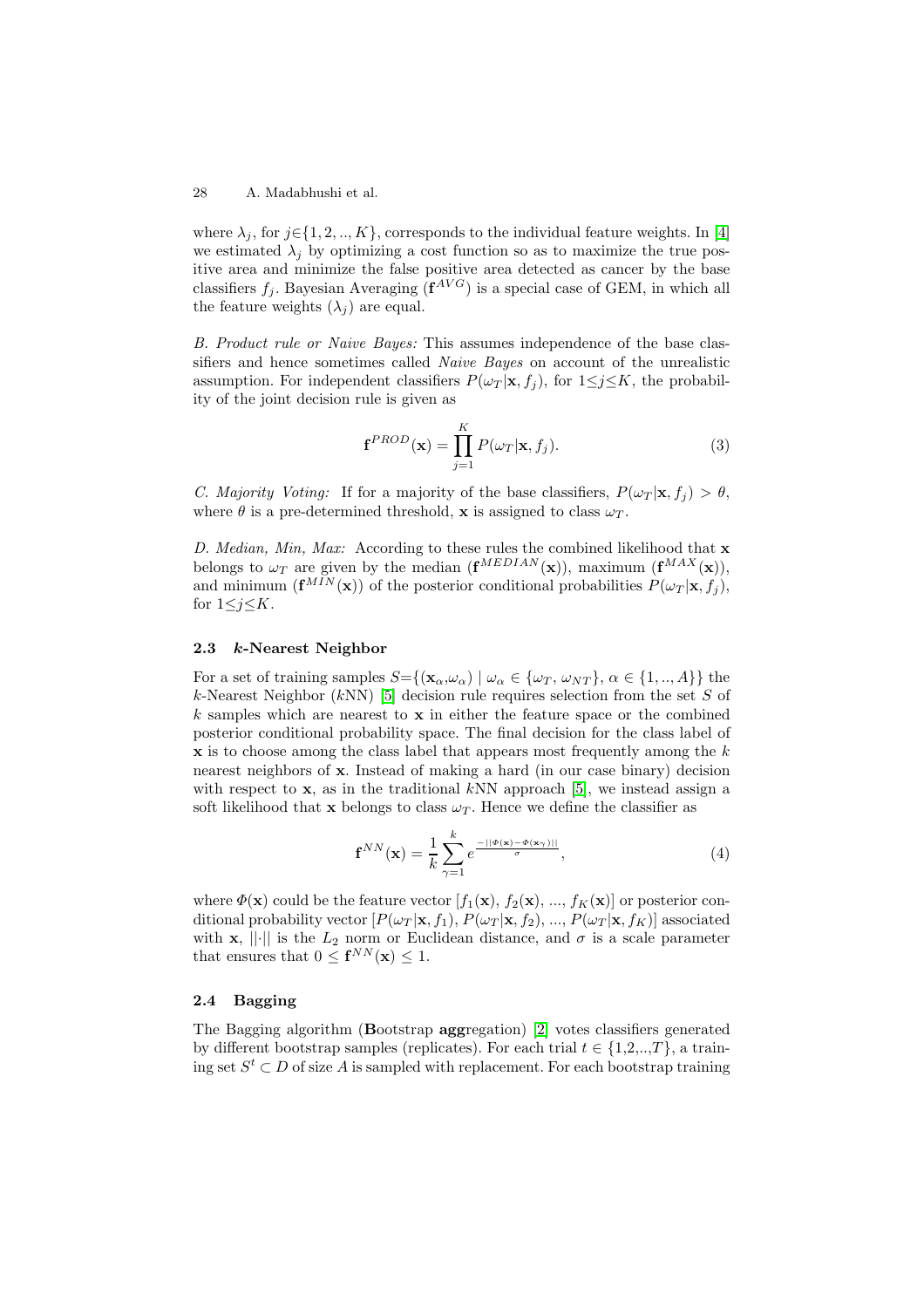set  $S<sup>t</sup>$  a classifier  $f<sup>t</sup>$  is generated and the final classifier  $f<sup>BAG</sup>$  is formed by aggregating the  $T$  classifiers from these trials. To classify new instance  $\mathbf{x}$ , a vote for each class  $(\omega_T, \omega_{NT})$  is recorded by every classifier  $f^t$  and **x** is then assigned to the class with most votes. Bagging however improves accuracy only if perturbing the training sets can cause significant changes in the predictor constructed [2]. In this paper Bagging is employed on the following base classifiers.

A. Bayes: For each training set  $S^t$  the a-priori conditional density  $p^t(\mathbf{x}, f_j | \omega_T)$ , for  $j \in \{1, 2, ..., K\}$ , is estimated and the corresponding posterior conditio[na](#page-11-0)l probabilities  $P^t(\omega_T|\mathbf{x}, f_j)$  using Bayes rule (Equation 1) calculated.  $P^t(\omega_T|\mathbf{x}, f_j)$ , for  $j \in \{1, 2, ..., K\}$ , can then be combined to obtain  $f^t(x)$  using any of the fusion rules described in Section 2.2. The *Bagged* Bayes classifier is then obtained as,

$$
\mathbf{f}^{BAG,BAYES}(\mathbf{x}) = \frac{1}{T} \sum_{t=1}^{T} (\mathbf{f}^t(\mathbf{x}) > \theta), \tag{5}
$$

<span id="page-4-0"></span>where  $\theta$  is a predetermined threshold, and  $\mathbf{f}^{BAG,BAYES}(\mathbf{x})$  is the likelihood that the object belongs to class  $\omega_T$ . Note that, for class assignment based on  $f^{BAG,BAYE\tilde{S}}(x) > 0.5$  we obtain the original Bagging classifier [2].

B. kNN: The stability of kNN classifiers to variations in training set makes ensemble methods obtained by bootstrapping the data ineffective [2]. In order to generate a diverse set of kNN classifiers with (possibly) uncorr[ela](#page-11-0)ted errors we sample the feature space  $\mathcal{F} = \{f_1, f_2, ..., f_K\}$  to which the kNN method is highly sensitive [12]. For each trial  $t=[1,2,...,T]$ , a bootstrapped feature set  $F^t \subset \mathcal{F}$ of size  $B\leq K$  is sampled with replacement. For each bootstrap feat[ur](#page-11-0)e set  $F<sup>t</sup>$  a kNN classifier  $f^{t,NN}$  is generated (Equation 4). The final bagged kNN classifier  $f^{BAG,kNN}$  is formed by aggregating  $f^{t,NN}$ , for  $1 \le t \le T$ , using Equation 5.

## **2.5 Adaptive Boosting**

Adaptive Boosting (AdaBoost) [3] has been shown to significantly re[du](#page-4-0)ce the learning error of any algorithm that consistently generates classifiers whose performance is a little better than random guessing. Unlike Bagging [2], Boosting maintains a weight for each instance - the higher the weight, the more the instance influences the classifier l[ea](#page-11-1)rned. At each trial the vector of weights is adjusted to reflect the performance of the corresponding classifier. Hence the weight of misclassified instances is increased. The final classifier is [o](#page-11-0)btained as a weighted combination of the individual classifiers votes, the weight of each classifier's vote being determined as a function of its accuracy.

Let  $w_{\mathbf{x}_{\gamma}}^t$  denote the weight of instance  $\mathbf{x}_{\gamma} \in S$ , where  $S \subset D$ , at trial t. Initially for every  $\mathbf{x}_{\gamma}$ , we set  $w_{\mathbf{x}_{\gamma}}^1 = \frac{1}{A}$ , where A is the number of training instances. At each trial  $t \in \{1, 2, ..., T\}$ , a classifier  $f^t$  is constructed from the given instances under the distribution  $w_{\mathbf{x}_{\gamma}}^t$ . The error  $\epsilon^t$  of this classifier is also measured with respect to the weights, and is the sum of the weights of the instances that it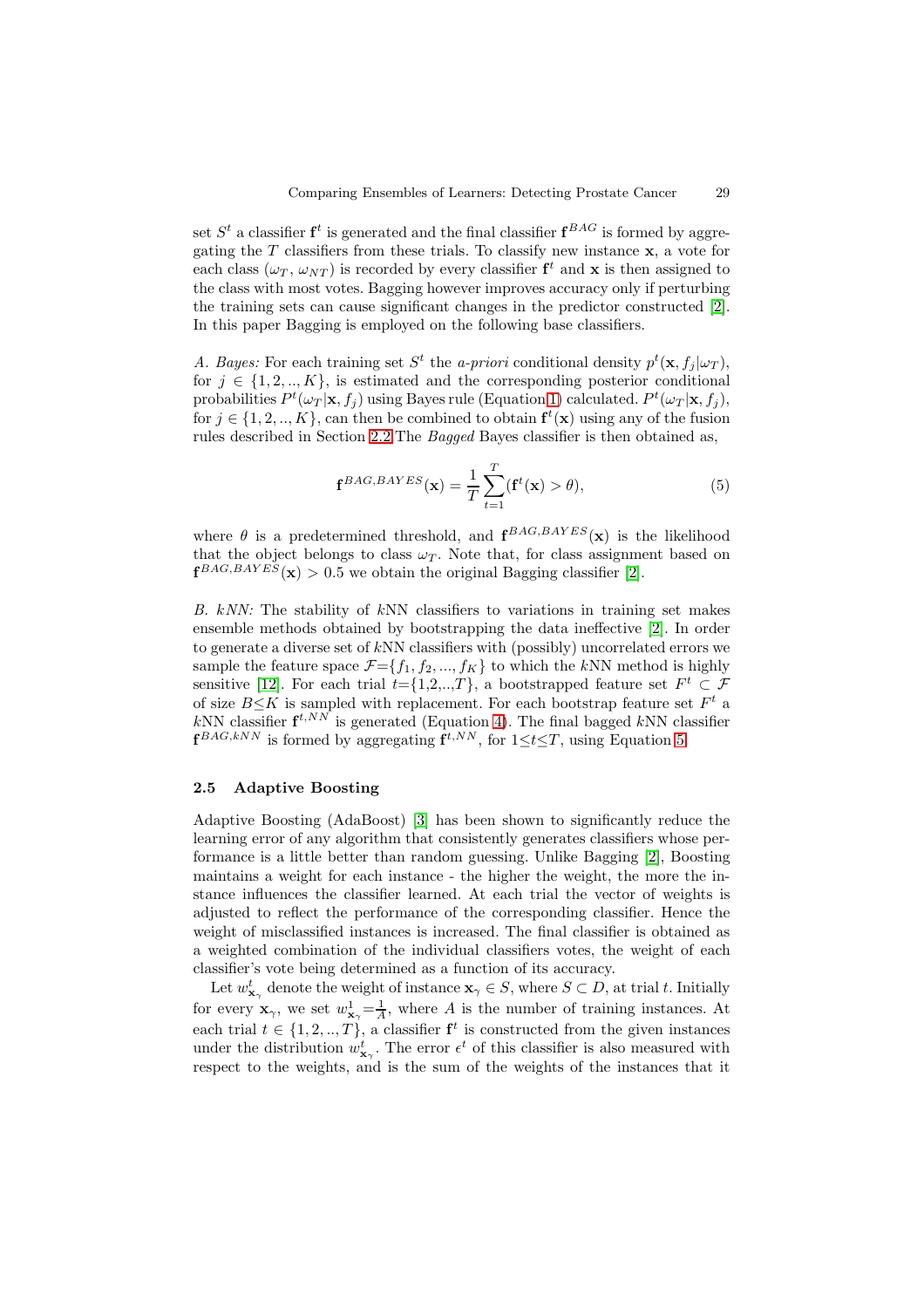mis-classifies. If  $\epsilon^t \geq 0.5$ , the trials are terminated. Otherwise, the weight vector for the next trial  $(t+1)$  is generated by multiplying the weights of instances that **f**<sup>*t*</sup> classifies correctly by the factor  $\beta^t = \frac{\epsilon^t}{1-\epsilon^t}$  and then re-normalizing so that  $\sum_{\mathbf{x}_{\gamma}} w_{\mathbf{x}_{\gamma}}^{t+1} = 1$ . The Boosted classifier  $\mathbf{f}^{BOOST}$  is obtained as

$$
\mathbf{f}^{BOOST}(\mathbf{x}) = \sum_{t=1}^{T} \mathbf{f}^t \log(\frac{1}{\beta^t})
$$
\n(6)

In this paper the performance of Boosting was investigated using the following base learners.

A. Feature Space: At each iteration t, a classifier  $f^t$  is generated by selecting the feature  $f_i$ , for  $1 \leq j \leq K$ , which produces the minimum error with respect to the ground truth over all training instances for class  $\omega_T$ .

B. Bayes: At each iteration t, classifier  $f^t$  is chosen as the posterior conditional probability  $P^t(\omega_T|\mathbf{x}, f_j)$ , for  $j \in \{1, 2, ..., K\}$ , for which  $P^t(\omega_T|\mathbf{x}, f_j) \leq \theta$  results in the least error with respect to the ground truth, where  $\theta$  is a predetermined threshold which.

 $C.$  kNN: Since kNN classifiers are robust to variations of the training set, we employ Boosting on the bootstrap kNN classifiers  $f^{t,N}$  generated by varying the feature set as described in Section 2.4. At each iteration  $t$  the kNN classifier with the least error with respect to the ground truth is chosen and after  $T$ iterations the selected  $f^{t,N}$  are combined using Equation 6.

# **3 Experimental Setup**

#### **3.1 Data Description and Feature Extraction**

<span id="page-5-0"></span>Prostate glands obtained via radical prostatectomy were imaged using a 4 T Magnetic Resonance (MR) imager using 2D fast spin echo at the Hospital at the University of Pennsylvania. MR and histologic slices were maintained in the same plane of section. Serial sections of the gland were obtained by cutting with a rotary knife. Each histologic section corresponds roughly to 2 MR slices. The ground truth labels for tumor on the MR sections were manually generated by an expert by visually registering the MR with the histology on a per-slice basis. Our database comprised of a total of 5 prostate studies, with each MR image volume comprising between 50-64 2D image slices. Ground truth for the cancer on MR was only available on 33 2D slices from the 5 3D MR studies. Hence quantitative evaluation was only possible on these 33 2D MR sections.

After correcting for MR specific intensity artifacts [4], a total of 35 3D texture features at different scales and orientations and at every spatial location in the 3D MRI scene were extracted. The 3D texture features included: first-order statistics (intensity, median, standard and average deviation), second order Haralick features (energy, entropy, contrast, homogeneity [and](#page-11-2) correlation), gradient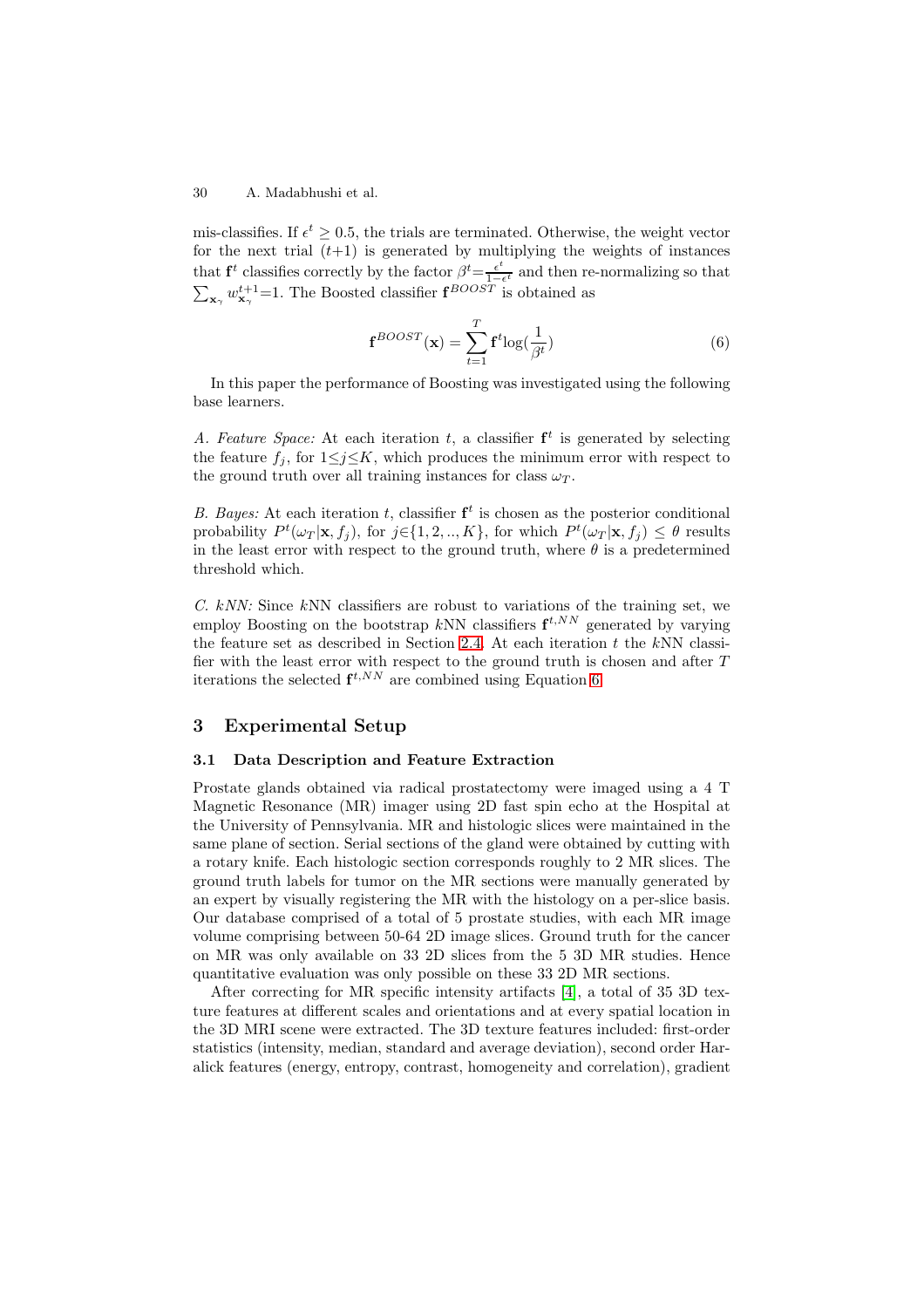(directional gradient and gradient magnitude), and a total of 18 Gabor features corresponding to 6 different scales and 3 different orientations. Additional details on the feature extraction are available in [4].

## **3.2 Machine Training and Parameter Selection**

Each of the classifiers described in Section [2](#page-11-2) are associated with a few model parameters that need to be fine-tuned during training for best performance. For the methods based on Bayesian learning we need to estimate the prior conditional densities  $p(\mathbf{x}, f_i | \omega_T)$ , for  $1 \leq j \leq K$ , by using labeled training instances. Changes in the number of training inst[an](#page-2-2)ces  $(A)$  can significantly affect the prior conditional densities. Other algorithmic parameters include (1) an optimal number of nearest neighbors  $(k)$  for the kNN classifier,  $(2)$  an optimal number of iterations  $(T)$  for the Bagging and Boosting methods, and  $(3)$  optimal values for the feature weights for the GEM technique which depends on the number of training samples used  $(A)$ . These parameters were estimated via a *leave-one-out* cross validation procedure. Except for the Bagging and Boosting methods on the kNN classifiers where each kNN classifier was trained on  $\frac{1}{6}$ <sup>th</sup> (6) and  $\frac{1}{3}$ <sup>rd</sup> (12) of the total number of extracted features (35), all other classifiers were trained on the entire feature set. The Bayesian conditional densities were estimated using 5 training samples from the set of 33 2D MR slices for which ground truth was available. In Table 1 are listed the values of the parameters used for training the 14 different ensemble methods. The numbers in the parenthesis in Table 1 indicate the number of ensembles employed for each of the 4 families of learning methods.

**Table 1.** [V](#page-6-0)alues of parameters used for training the different ensemble methods and estimated via the leave-one-out cross validation procedure

<span id="page-6-0"></span>

| Method          | kNN                   |       |       | Bayes Bagging |       | Boosting $(3)$   |          |              |
|-----------------|-----------------------|-------|-------|---------------|-------|------------------|----------|--------------|
|                 | <b>Features</b> Bayes |       | 'r-r' | $k{\rm NN}$   | Baves | $k{\rm NN}$      | Features | <b>Bayes</b> |
| Parameter       | $k=8$                 | $k=8$ | ۰     | $=50.$ k $=$  |       | $-10T = 50k = 8$ | $T{=}50$ | $= 50$       |
| No. of features | 35                    | 35    | 35    | 12            | 35    |                  | 35       | 35           |

#### **3.3 Performance Evaluation**

The different ensemble methods were compared in terms of accuracy, execution time, and parameter sensitivity. Varying the threshold  $\theta$  such that an instance **x** will be classified into the target class if  $f(x) \geq \theta$  leads to a trade-off between sensitivity and specificity. Receiver operating characteristic (ROC) curves (plot of sensitivity versus 100-specificity), were used to compare classification accuracy of the different ensembles using the 33 MR images for which ground truth was available. A larger area under the ROC curve implies higher accuracy of the classification method. The methods were also compared in terms of time required for classification and training. Precision analysis was also performed to assess possible over-fitting and parameter sensitivity of the methods compared against the inter-observer agreement of 5 human experts.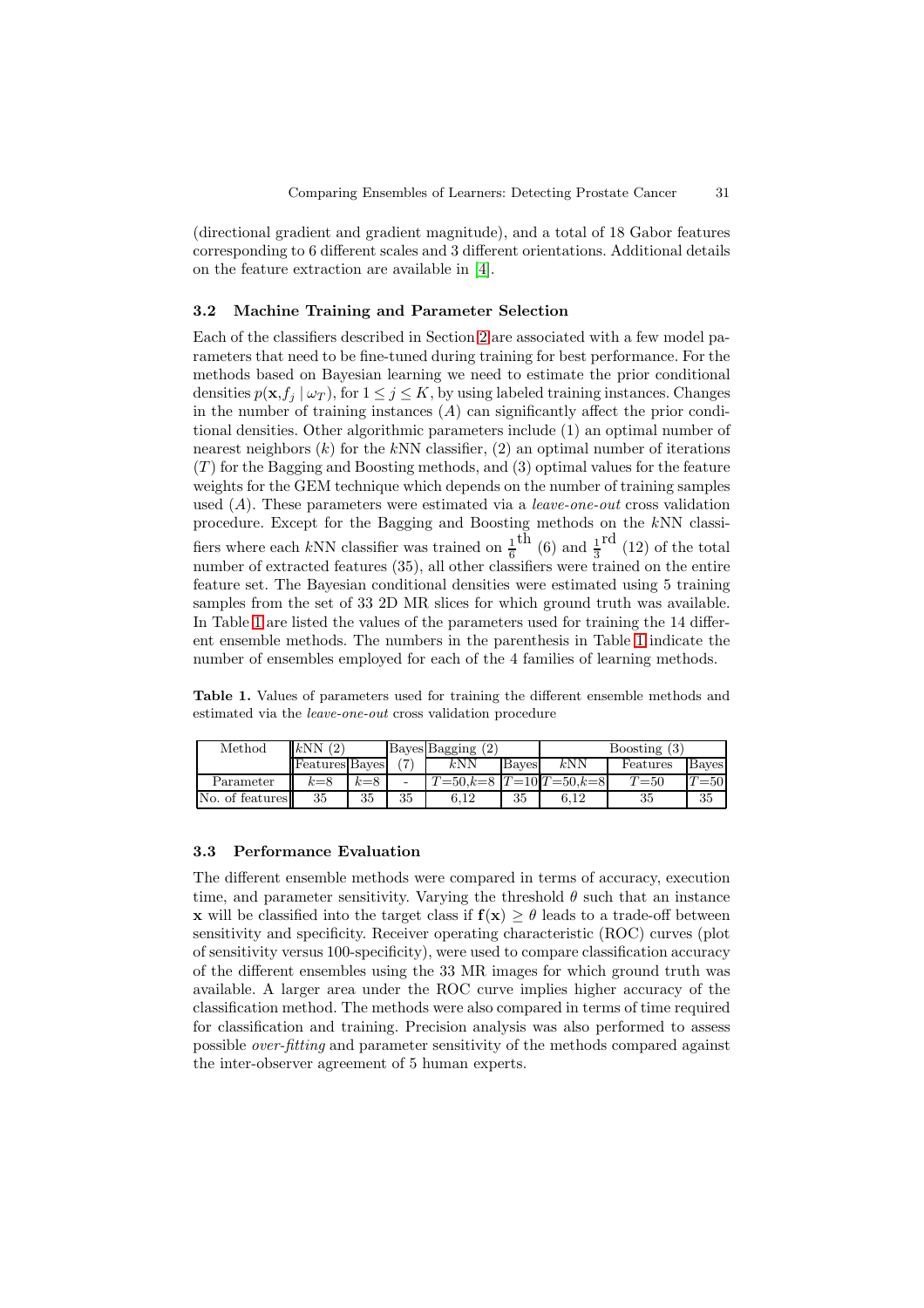# **4 Results and Discussion**

#### **4.1 Accuracy**

<span id="page-7-0"></span>In Figure  $1(a)$  are superposed the ROC curves for Boosting using  $(i)$  all 35 features, (ii) the posterior conditional probabilities associated with the features in (i), and (iii) the kNN classifiers trained on subsets of 6 and 12 features. Boosting all 35 features and the associated Bayesian learners results in significantly higher ac[cu](#page-7-1)racy compared to Boosting the kNN classifiers. No significant difference was observed between Boosting the features and Boosting the Bayesian learners (Figure 1(b)), appearing to confirm previously reported results [8] that Boosting does not improve Bayesian learners.

Figure 2(a) reveals that Bagging Bayes learners performs better compared to Bagging kNN classifiers trained on reduced feature subsets. Figure 2(b), the ROC plot of 50 [k](#page-7-1)NN classifiers trained on a subset of 6 features, with t[he](#page-11-6) corresponding Bagged and Boosted results overlaid, indicates that Bagging and



Fig. 1. ROC plots of (a) Boosting features, Bayesian learners, and kNN classifiers, (b) Boosting features and Bayesian learners. The first set of numbers (1,5,10) in the parenthesis in the figure legends indicate the number of training samples and the second set of numbers  $(6,12)$  shows the number of features used to form the kNN classifiers.

<span id="page-7-1"></span>

<span id="page-7-2"></span>Fig. 2. ROC plots of (a) all Bagging methods, (b) 50 individual kNN classifiers trained using 6 features with the corresponding Bagged and Boosted results overlaid, and (c) different rules for combining the Bayesian learners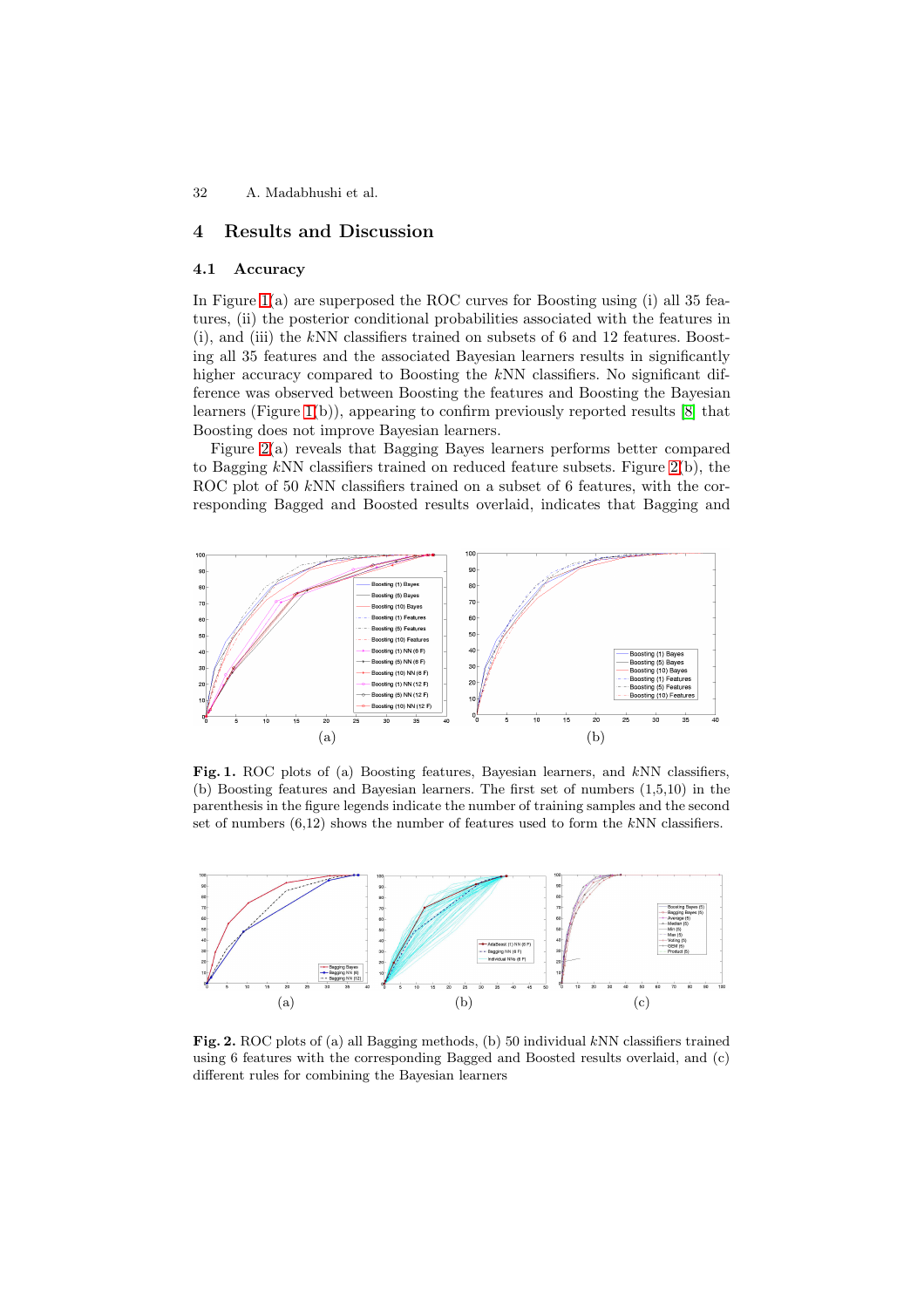Boosting still perform worse than the best base  $kNN$  classifier. Figure  $2(c)$ shows the ROC curves for the different rules for combining the Bayesian learners trained using 5 samples. Excluding the product, min, and max rules which make unrealistic assumptions about the base classifiers, all the other methods have comparable performance, with the weighted linear combination (G[EM](#page-7-2)) and Boosting methods performing the best. Further, both methods outperformed Bagging. Figures  $2(b)$ , (c) suggest that on average Boosting outperforms Bagging, confirming similar trends observed by other researchers [1]. Figure 3(a) which shows  $kNN$  classifiers built using Bayesian learners perform the best, followed by kNN classifiers built using all features, followed by Boosting, and lastly [Ba](#page-7-2)gging. In fact Figure 3(b) which shows the ROC curves for the best ensembles from each family of methods (Bagging, Boosti[ng](#page-11-3), Bayes, [an](#page-8-0)d  $kNN$ ) reveals that the  $kNN$  classifier built using Bayesian learners yields the best overall performance. This is an extremely significant result since it suggests that a simple non-parametri[c c](#page-8-0)lassifier requiring minimal training can outperform more sophisticated parametric methods that require extensive training. This is especially pertinent for CAD applications where large amounts of training data are usually unavailable. Table 2 shows  $A<sub>z</sub>$  values (area under ROC curve) for the different ensembles.

**Table 2.**  $A_z$  values for different ensembles from the 4 families of l[ear](#page-8-1)ning methods

| Method | kNN                                                                                                     |      |      | Bayes Bagging |           | Boosting |      |      |
|--------|---------------------------------------------------------------------------------------------------------|------|------|---------------|-----------|----------|------|------|
|        | $\ \text{Features} \text{Bayes} (\text{GEM})\ $ kNN $\ \text{Bayes} kNN \text{Features} \text{Bayes}\ $ |      |      |               |           |          |      |      |
| $A_z$  | .943                                                                                                    | .957 | .937 | .887          | .925 .899 |          | .939 | .936 |

<span id="page-8-1"></span>

<span id="page-8-0"></span>Fig. 3. ROC curves for (a) ensembles of kNN classifiers, and (b) the best ensemble methods from each of the 4 families of classifiers: Bagging, Boosting, Bayes, and kNN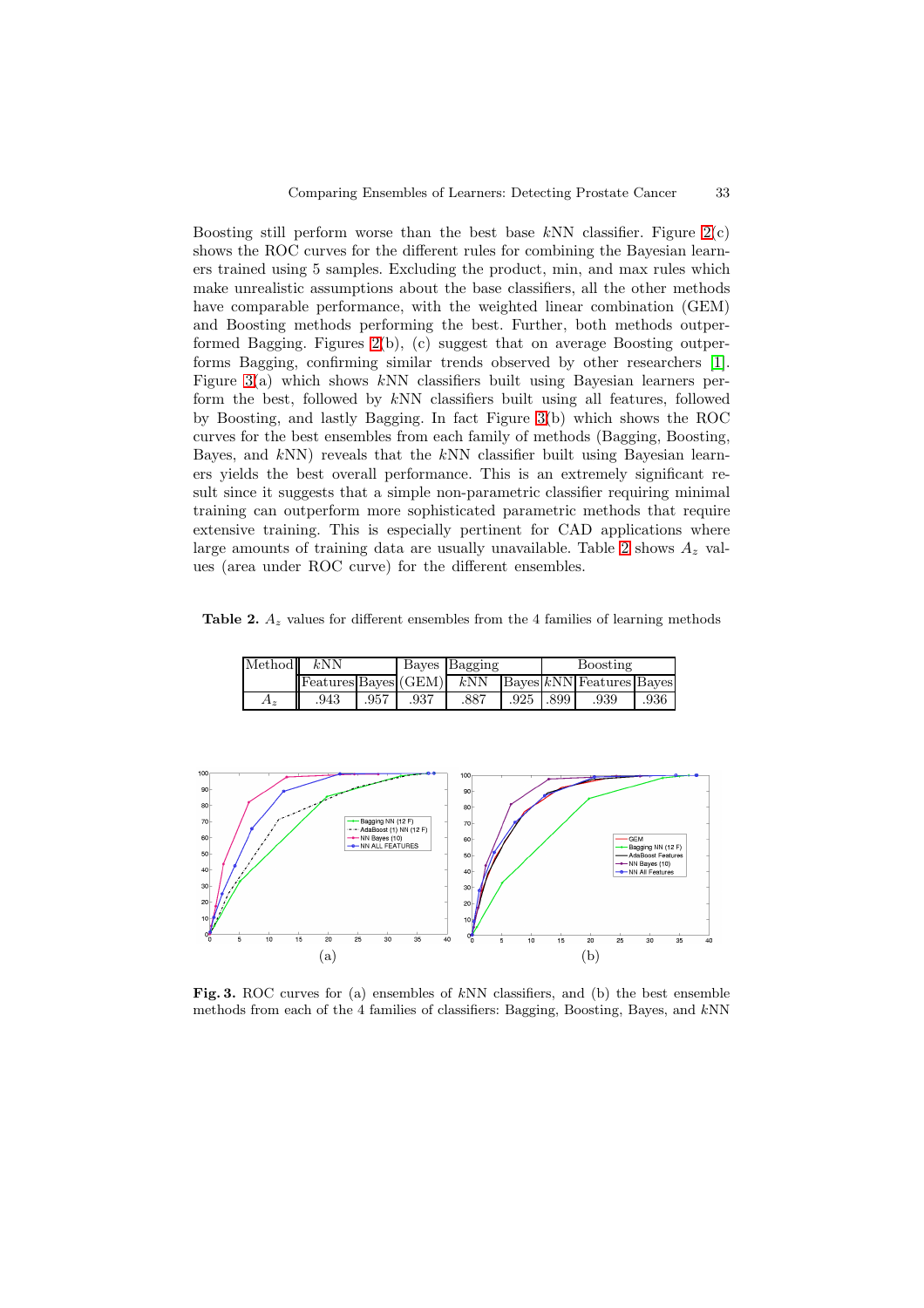

**Fig. 4.** ROC curves for (a) GEM for 3 sets of training data (5, 10, 15 samples), (b) Boosting on the feature space  $(T \in \{20,30,50\})$ , (c) Bagging on kNN classifiers  $(T \in$  $\{20,30,50\}$ , number of features=12), and (d) kNN on feature space ( $k \in \{8,10,50,100\}$ )

## **4.2 Parameter Sensitivity**

The following parameter values were used for the different ensembles: (a)  $kNN$   $k \in \{8, 10, 50, 100\},$  (b) Bayes - 4 different training sets comprising 1, 5, 10, and 15 images from the set of 33 2D image slices for which ground truth was available, and (c) Boosting/Bagging -  $T \in \{20, 30, 50\}$  trials. The results in Table 3 which list the standard deviation in  $A_z$  values for the 4 families of methods for different parameter settings and the plots in Figure 4 suggest that all ensembles considered are robust to changes in parameter settings, and to training. Table 3 and Figure 5 further reveal the high levels of disagreement among five hum[an](#page-9-0) experts who independently segmented tumor on the MR slices without the aid of the corresponding histology.

**Table 3.** C[olu](#page-10-0)mns 2-5 correspond to standard deviation in  $A<sub>z</sub>$  values for the different ensembles for different parameter settings, while column 6 corresponds to the average standard deviation (%) in manual segmentation sensitivity for 5 human experts

| Method                                                                                                   | kNN |  | Bayes   Bagging   Boosting Experts |  |
|----------------------------------------------------------------------------------------------------------|-----|--|------------------------------------|--|
| Std. Deviation $1.3 \times 10^{-3}$ 6.1 $\times 10^{-3}$ $2.7 \times 10^{-3}$ $7.1 \times 10^{-6}$ 20.55 |     |  |                                    |  |

<span id="page-9-0"></span>Figures 5(a) corresponds to slice of a prostate MRI study and 5(b corresponds to ground truth for tumor in (a) slices obtained via histology. Figures 5(c) which represents the overlay of 5 human expert segmentations for tumor on 5(a) clearly demonstrate (i) high levels of disagreement among the experts (only the bright regions co[rre](#page-10-0)spond to unanimous agreement), and (ii) the diffic[ult](#page-10-0)y of the problem since all the expert segmentations had significant false negative [err](#page-10-0)ors. The bright areas in Figure  $5(d)$  which represents the overlay of the k[N](#page-10-0)N classification on the feature space for  $k \in \{10,50,100\}$  ( $\theta=0.5$ ) reveals the precision of the ensemble for changes in parameter settings.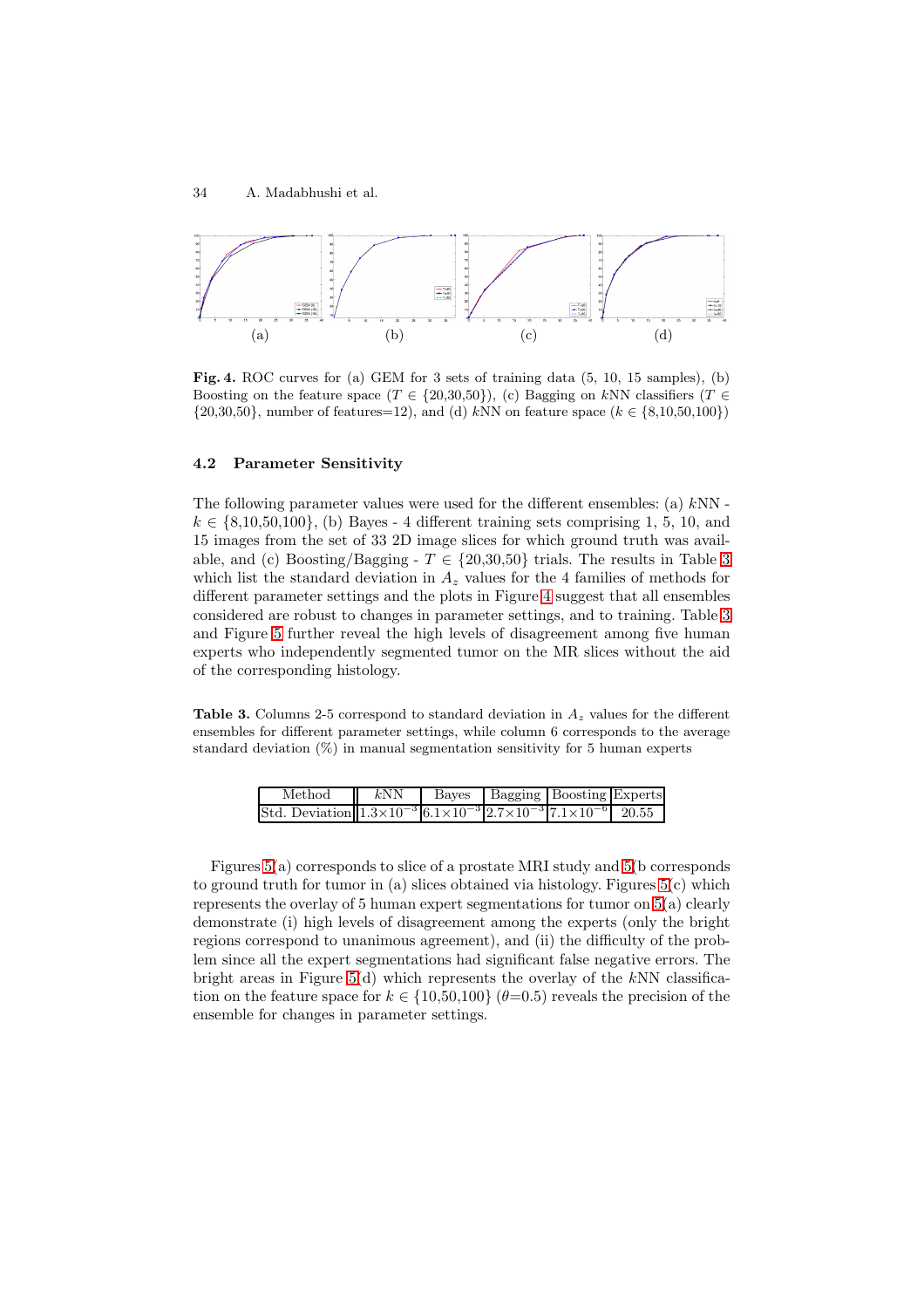

**Fig. 5.** Slices from (a) a 4 T MRI study, (b) tumor ground truth on (a) determined from histology, (c) 5 expert segmentations of cancer superposed on (a), (d) result of kNN classifier for  $k \in \{10,50,100\}$  ( $\theta=0.5$ ) superposed on (a). Note (i) lower parameter sensitivity of ensemble methods compared to inter-expert variability and (ii) higher accuracy in terms of the crucial false negative errors.

## <span id="page-10-0"></span>**4.3 Execution Times**

Table 4 shows average execution times for the ensembles for a 2D image slice from a 3D MRI volume of dimensions  $256\times256\times50$ . Feature extraction times are not included. The parameter values used were:  $k=10$ , number of features  $K=35$ , training samples for Bayesian learners  $(A=5)$ , and number of iterations for B[agg](#page-10-1)ing and Boosting  $T=30$ . All computations were performed on a 3.2 GHz Pentium IV Dell desktop computer (2 GB RAM). The kNN methods required no training, while Boosting Bayesian learners required the most amount of time to train. In terms of testing, the Boosting and kNN methods were the fastest while the Bayesian methods were the slowest. Note however that the time required to estimate the Bayesian posterior class conditional probabilities is a function of the dynamic intensity range of the different features employed, which in our case was 0-4095. Note also that columns 3, 6, and 9 do not include the time for computing the posterior class conditional probabilities.

**Table 4.** Execution times (training and classification) for the different ensemble methods. For brevity only one of the Bayesian methods (GEM) has been shown.

| Method         | kNN  |                   | Bayes Bagging |                | Boosting |                                                         |       |
|----------------|------|-------------------|---------------|----------------|----------|---------------------------------------------------------|-------|
|                |      |                   |               |                |          | Features $Baves$ (GEM) $kNN$ Bayes $kNN$ Features Bayes |       |
| Training       |      | 0.86              |               |                |          | 18.15 25.65 18.15 35.33                                 | 77.82 |
| Classification | 0.98 | $1.59$   $131.21$ | 16.71         | $34.99$   1.59 |          | $1.09\,$                                                | 0.60  |

# <span id="page-10-1"></span>**5 Concluding Remarks**

In this paper we compared the performance of 14 ensembles from 4 families of machine learning methods: Bagging, Boosting, Bayesian learning, and kNN, for detecting prostate cancer from 4 T ex vivo MRI prostate studies. The  $kNN$ classifier performed the best, both in terms of accuracy and ease of training, thus